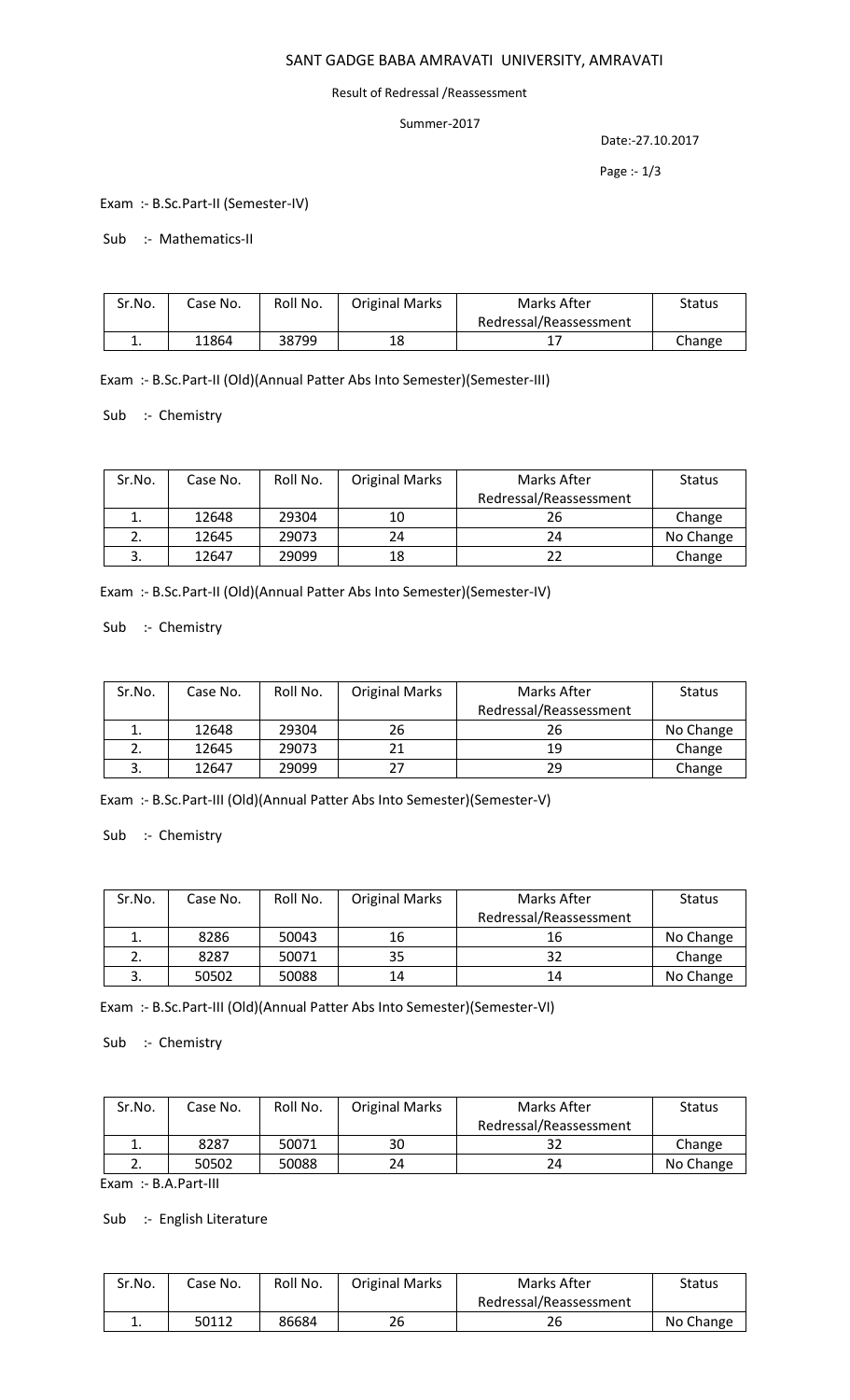# SANT GADGE BABA AMRAVATI UNIVERSITY, AMRAVATI

### Result of Redressal /Reassessment

### Summer-2017

Date:-27.10.2017

Page :- 2/3

Exam :- B.Com.Part-I

Sub :- Business Economics

| Sr.No. | Case No. | Roll No. | <b>Original Marks</b> | Marks After            | Status |
|--------|----------|----------|-----------------------|------------------------|--------|
|        |          |          |                       | Redressal/Reassessment |        |
| ᆠ.     | 10053    | 10912    | 14                    | 19                     | Change |

Exam :- B.Com.Part-III

Sub :- English

| Sr.No. | Case No. | Roll No. | <b>Original Marks</b> | Marks After            | Status |
|--------|----------|----------|-----------------------|------------------------|--------|
|        |          |          |                       | Redressal/Reassessment |        |
| ∸.     | 50047    | 46038    | 05                    |                        | Change |

Exam :- M.Com.Sem-II(New)

Sub :- Computer Applications In Business

| Sr.No. | Case No. | Roll No. | <b>Original Marks</b> | Marks After            | <b>Status</b> |
|--------|----------|----------|-----------------------|------------------------|---------------|
|        |          |          |                       | Redressal/Reassessment |               |
| ∸.     | 10880    | 62959    | 27                    | 28                     | Change        |
|        | 12330    | 63131    | 29                    | 19                     | Change        |

Exam :- M.Com.Sem-II(New)

Sub :- Accounting For Managerial Decisions

| Sr.No. | Case No. | Roll No. | <b>Original Marks</b> | Marks After            | Status    |
|--------|----------|----------|-----------------------|------------------------|-----------|
|        |          |          |                       | Redressal/Reassessment |           |
| ٠.     | 10857    | 62808    | 18                    | 18                     | No Change |

Exam :- M.Com.Sem-III(New)

Sub :- Corporate Tax Planning & Management

| Sr.No.   | Case No. | Roll No. | <b>Original Marks</b> | Marks After            | <b>Status</b> |
|----------|----------|----------|-----------------------|------------------------|---------------|
|          |          |          |                       | Redressal/Reassessment |               |
| ∸.       | $M-32$   | 66236    | 32                    | 28                     | Change        |
| <u>.</u> | 8143     | 66234    | 16                    | 12                     | Change        |

Exam :- B.Ed.Sem-I

Sub :- Childhood & Growing Up

| Sr.No. | Case No. | Roll No. | <b>Original Marks</b> | Marks After            | Status |
|--------|----------|----------|-----------------------|------------------------|--------|
|        |          |          |                       | Redressal/Reassessment |        |
| ∸.     | 50174    | 578      | 07                    | دے                     | Change |